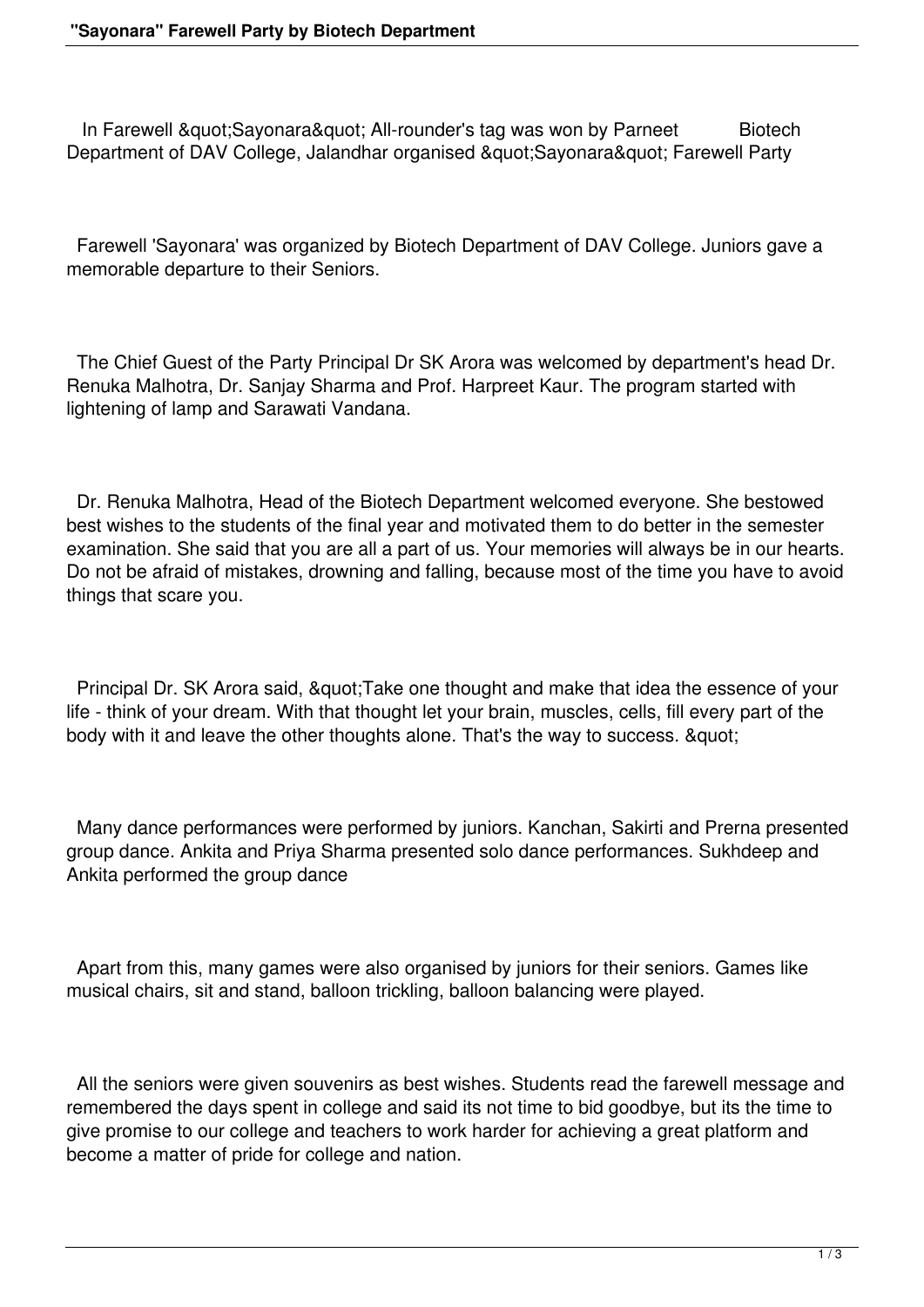The stage was compared by Simran Singh, Ankita, Sukhdeep Singh.

During this time tags were given to students of the final year. In which

Parneet- Allrounder

Sukhman-Best Punjaban

Himanshu-Most Helpful

Jaspinder-Beautiful Male

- Dinesh Mr. Personality
- Prerna Beautiful Eyes
- Rajan Best Actor
- Ankita Miss Personality
- Anmol Miss Elegant
- Nishita- Well Dressed
- Maninder-Beautiful Female
- Simran-Most Descent
- Sakirti Most Regular
- Kanika Most polite
- Shreya-Beautiful Dress
- Kanchan Beautiful Smile

Prof. Harpreet Kaur gave best wishes to the students for doing well in the future.